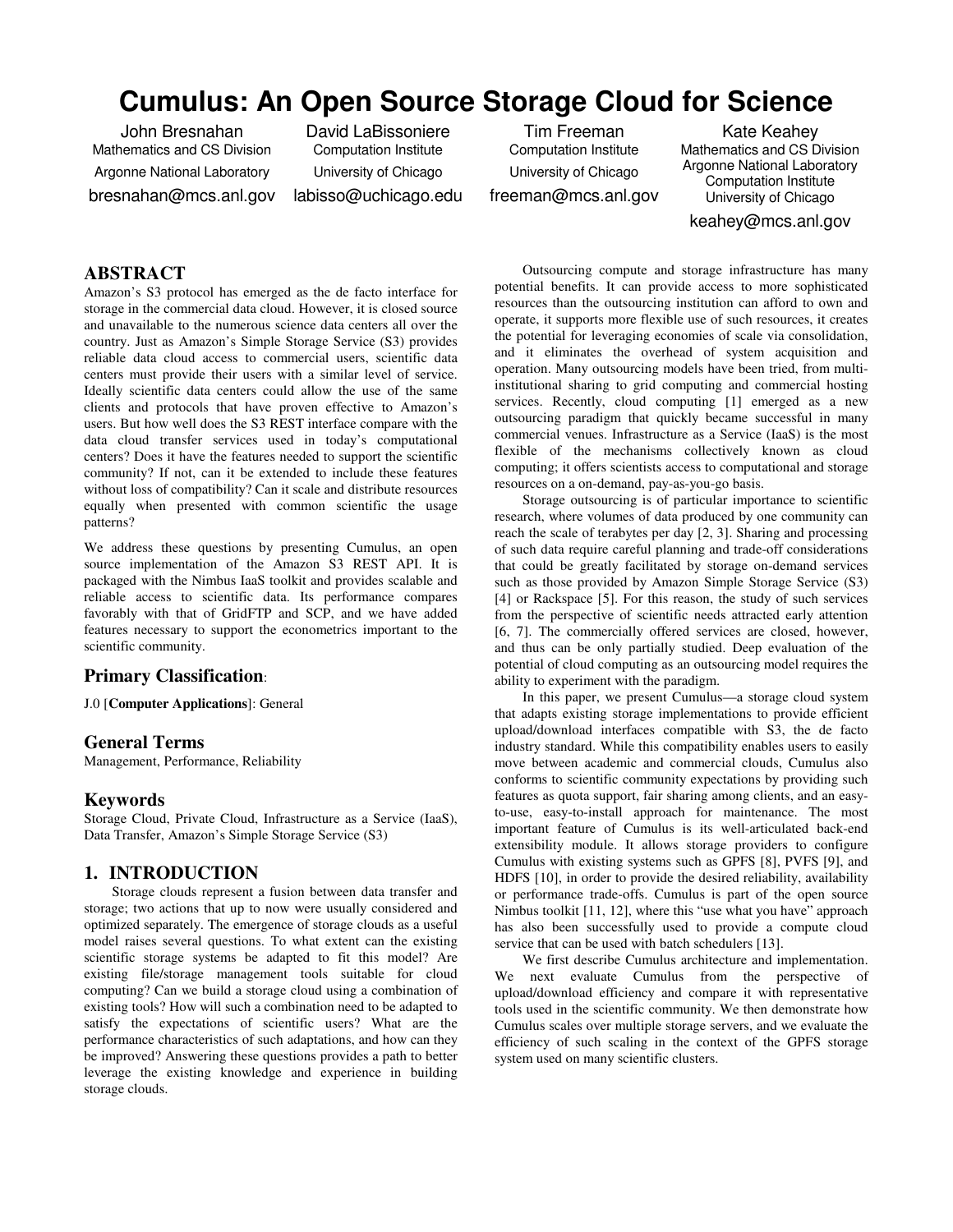## **2. CUMULUS DESIGN**

Cumulus provides two functions. First, it allows users to accumulate and manage data: upload data to the cloud, monitor its status, and download it from the storage cloud as needed. Second, since this data can in particular represent VM images, Cumulus also provides an image store for Nimbus compute clouds. Users can use client tools—provided either by Amazon for interaction with S3 or by other third-party tool providers—to access those functions. Since Cumulus is integrated with the Nimbus workspace service, the users can also access Cumulus functions through the Nimbus cloud-client features to upload and download images.



**Figure 1: Cumulus architecture** 

The architecture of Cumulus, shown in Figure 1, is simple and modular, with particular care taken to provide extensibility options at various design levels. The *Cumulus Interfaces* layer exposes the interface to the service and contains modules interpreting and authorizing client commands. The current implementation supports only Amazon's S3 REST protocol, the de facto commercial standard storage cloud interface. Thus, many client libraries and tools, including s3cmd [30], boto [31], and jets3t [32], can be leveraged by Cumulus users. Simply put, the S3 interface allows clients to write, read, and delete objects (equivalent of files) or organize them into buckets (equivalent of directories). Furthermore, Cumulus interfaces support simultaneous upload to a single object without the risk of data corruption; and, like S3, it supports the notion of eventual consistency [14].

Authentication mechanisms, based on request signature by symmetric key, are provided to ensure that data is kept secure. When a request is made to the service, the authorization database is checked to verify that the user is known and is allowed to perform the requested action on the specified bucket and object. Object permissions are set with an access control list (ACL), which allows a group of users to share data with a rich set of controls according to the S3 protocol [4]. For example, a user can grant read access to one user and write access to another without having to worry about defining user groups. The authorization module handles this functionality without exposing the remainder of the body of code to these details. This allows for different authorization implementations to be created and enabled.

The *Cumulus Redirection* module is used to handle scalability. This portion of Cumulus keeps track of the workload of the service and decides to either accept a new client connection or redirect that client to a replicated server.

The *Cumulus Service Implementation* encompasses a set of modules that implement the functionality needed to convert an API request into an action on the storage system and record all important events along the way. When a user requests that a bucket be created, this component logs the request, checks that the request is allowed against quota and ACL restrictions, and then invokes the appropriate method on the *Storage API.* Cumulus configuration files are interpreted and respected in this module. Along with this component is a set of command-line tools that allow a user easily to create new users, alter and delete existing users, and manage the users storage quotas.

The *Cumulus Storage API* is a modular system that allows administrators to choose what backend storage system they wish to use. It abstracts the details of sourcing and sinking data from the rest of Cumulus via the various *Implementations*—Cumulus plug-in modules. Similarly, these plug-ins need not be concerned with the details of security, HTTP, or S3. This design allows for fairly easy creation of a storage module and thus integration with most storage system, whether they are simple like local file systems or sophisticated like HDFS. This modular approach to storage system is a key design feature of Cumulus.

Creating a storage module involves the implementation of two abstract classes. The first is a file management class with interface operations for actions such as the creation or deletion of a bucket or the uploading, downloading, or deleting of an object. The second class is responsible for streaming the data to the storage object. This class behaves similarly to an open file. The creation of a storage module is expected to be a moderately easy task involving about two to three hundred lines of python code.

In order to achieve Amazon levels or availability, vast amounts of hardware expenses need to be incurred. Some users may need such levels, but others have more modest requirements. Some storage clouds have the resources simply for a single node; for these, a local disk is all that is needed to back their system, without having to deal with complicated setups. Other storage clouds have a cluster of nodes to back their storage system; such setups typically have shared or parallel file systems like GPFS [8], PVFS [9], or NFS [16] and can use them to back their Cumulus storage cloud. More sophisticated clouds may have highly available data stores like HDFS [10], Sector [17], or Cassandra [18] to back their systems. Our goal is to enable all those different types of storage to be used in the creation of clouds.

## **3. IMPLEMENTATION**

Cumulus is implemented in the python programming language as a REST service. Twisted Web [19] is used to handle the marshaling of the HTTP and HTTPS protocols The Cumulus service implementation handles interpreting the REST API and converting it to the Cumulus API. The Cumulus API is a set of python objects that are responsible for handling specific user requests.

The Cumulus default authorization module is implemented with the database sqlite [20]. Because sqlite is often limited to a local file system (the details here depend on the use of a shared file system that safely supports locking), this module cannot be used in a replicated configuration. However, a slightly modified version of this module exists that uses postgres [21]; this allows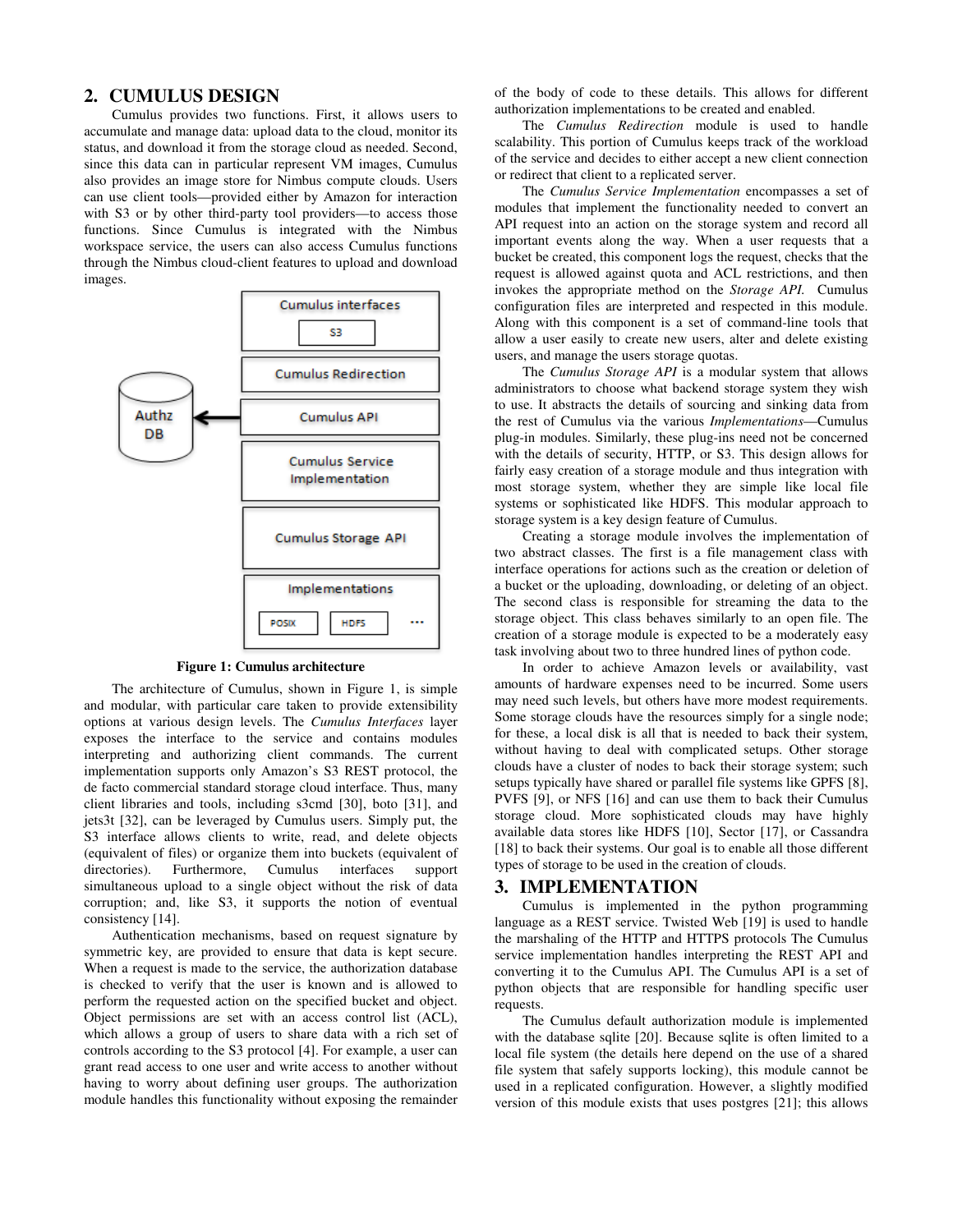Cumulus to be configured as a replicated and scalable service. An additional light-weight module has been created that uses simple text files for managing access to security information.

The Cumulus package released by the Nimbus project includes the POSIX data storage module. Because of the success of FUSE [22], this module is powerful and allows for immediate integration with HDFS, SECTOR, and many other file systems. Additionally we have a BlobSeer [33] module that is a research extension.

Many Cumulus servers can be configured to run on separate machines all accessing a shared data store such as GPFS. This replicated pool of Cumulus servers can then be used to handle a higher client load. The replication module decides whether a redirection is needed and, if so, to which replicated server the client will be redirected. The current release of Cumulus has two redirection modules (both used in our experiments): random and round robin. In both modules a list of all replicated servers is stored in a file (the contents of this file can change without needing to restart the Cumulus servers). Each service is given this file and an integer known as the redirection point. The modules keep track of the total number of current client connections. If that number exceeds the redirection point, a new host is chosen from the list.

The modules differ in how they choose a new host. The random module selects a new host from the list at random. The round-robin module iterates through the list, selecting a new host every time and starting over at the beginning once the list is exhausted. Both algorithms include the current host in their redirection candidates. If the current host is selected, the request is handled without redirection.

## **4. EXPERIMENTS**

To assess the viability of Cumulus as a storage cloud for science, we ran a set of experiments on the FutureGrid's Hotel resource [23]. The compute nodes used in the study were 8-core 4 Xeon 2.40 GHz processors equipped with 24 GB of RAM and 1 Gbps network interfaces (including the c1.uc.futuregrid.org and c2.uc.futuregrid.org nodes we refer to below), connected via a Juniper EX4200 network switch. At the time the fair sharing and performance experiments were run, the nodes were configured to use just 512 MB of memory in order to create resource contention conditions. For the remaining experiments we used the full 24 GB of RAM.

In our experiments we refer to the "client node" (c1.uc.futuregrid.org) host and the "service node" (c2.uc.futuregrid). In our scalability study we had a total of 20 nodes at our disposal for the experiment. In this case all nodes were identically configured as those described above with the exception that they had the full 24 GB of RAM.

## **4.1 Performance**

To evaluate the performance of Cumulus, we ran a series of experiments comparing it with the two most commonly used data transfer services in the scientific community: GridFTP [24] and SCP. GridFTP has set the standard for data transfer performance, and SCP is the ubiquitous transfer service that users turn to when they want a simple and immediate solution.

Our experiments compared the throughput obtained by all three tools in uploading and downloading a file. We used the following standard command-line interface tools to perform the transfer with their respective service: for GridFTP we used globus-url-copy; for SCP, the scp command; for Cumulus, the

s3cmd. The speed of the file system was measured by using Bonnie++ [25]. The throughput was calculated by dividing the file size by the time each command took to complete.

Typically, data transfer services perform best on files of a significant size, because small files have a low payload-tooverhead ratio. The optimal file size for any given transfer service varies slightly depending on details of the protocol and implementation. Hence, we chose to show the results starting with a small file and gradually increasing the file size, allowing us to see the relative trends. Specifically, in our experiments we measured the time all three services took to both upload and download a range of file sizes from 2 MB to 2 GB , doubling the file size for each new measurement. We took 10 measurements for each file size; our results display the mean of 10 trials (with standard deviation less than 1 for most measurements).









The results in Figures 2 and 3 show that the performance of Cumulus is on a par with the most common and best-performing data transfer services in use today. GridFTP and Cumulus display similar performance characteristics; in fact, Cumulus slightly outperforms GridFTP for file sizes larger than 512 MB. The spike in GridFTP performance just before the 512 MB file size (visible particularly in Figure 2) is an artifact of GridFTP memory buffering techniques. We plan to investigate whether applying similar buffering strategies would be useful in Cumulus without breaking its storage semantics.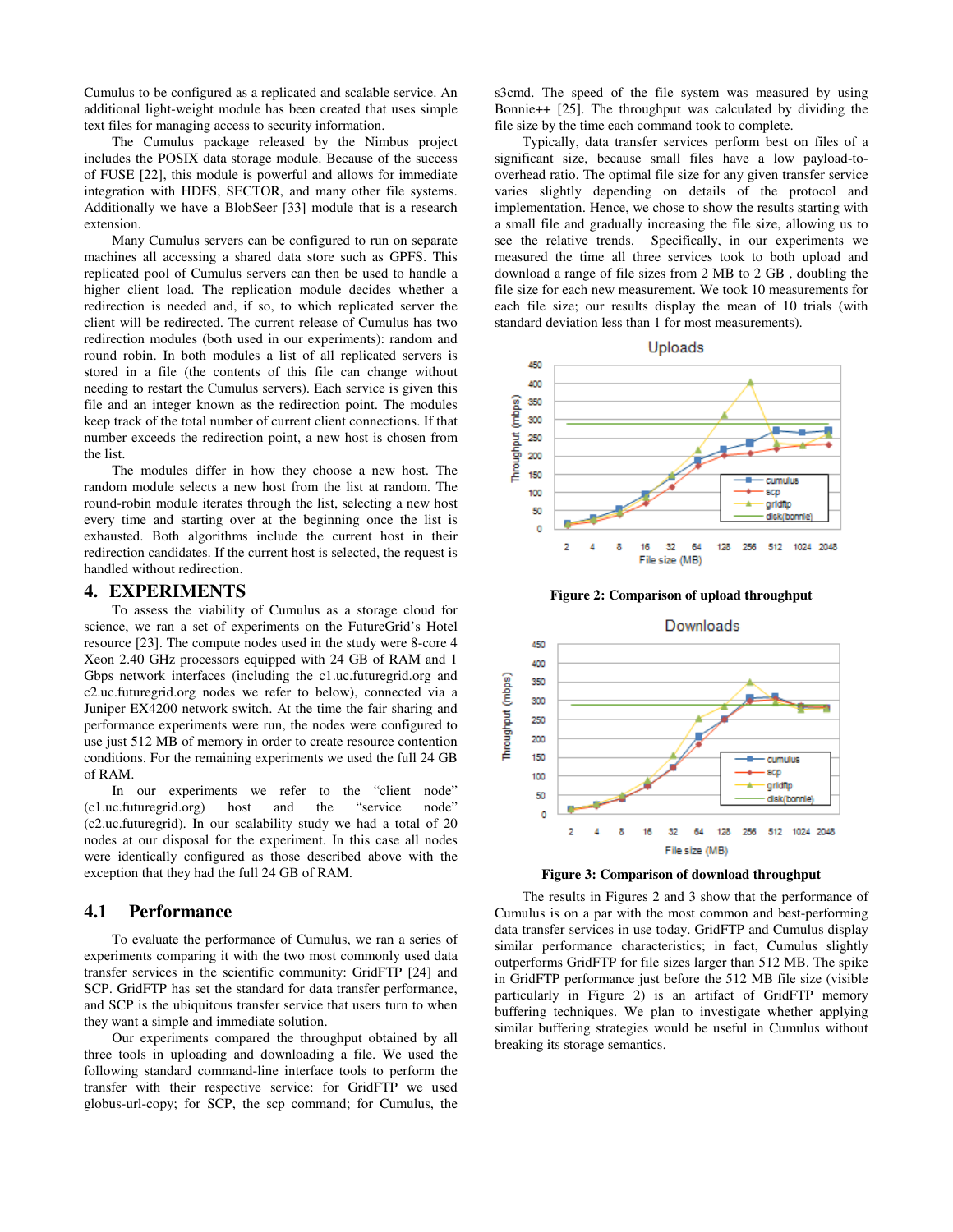## **4.2 Fair Sharing**

The fair sharing experiment evaluates to what extent we meet our goal to equally ration resources to clients. In the study we operated a single Cumulus service instance and had 32 clients simultaneously upload or download a single 512 MB file; we measured the upload and download time for each client. As before, the Cumulus service was located on the service node. All of the clients were run on the client node. Recall that each machine has only 512 MB of RAM; this limitation introduces resource contention conditions.



**Figure 4: Comparison of upload and download times for multiple clients** 

The results of the study are shown in Figure 4. Each data point on the graph is the achieved throughput of one of the clients; the solid lines show the average throughput of all clients. We see that the achieved bandwidth is stable for downloads: the largest deviation from the mean is 0.40. The upload case is more variable, with a maximum deviation from the mean of 1.18 mbps. The standard deviation is for downloads is 0.18 and for uploads is 0.45. The higher variance of the upload case is due to kernel caching. In the upload case, all 32 clients opened the same file on the same host. Inevitably, some clients read portions of the file before others. The kernel has the ability to cache portions of the file that early readers read in memory, allowing later readers to gain performance benefits when reading. Fair sharing as visible to the client will thus rely not only on the mechanisms implemented in Cumulus but also on how the service is used.

To evaluate how much overhead is introduced when many simultaneous clients are consuming resources, we looked at the total bandwidth consumed by all clients in the fairness study, and we compared it with the bandwidth consumed by a single client in the performance study. In the download case, the throughput is 310 mbps for a single client and 210 mbps is the sum total for 32 clients (i.e., overhead of roughly 30%). In the upload case, however, the throughput for a single client is 269 mbps and for 32 clients is 264 mbps. In this case, the efficiency is likely helped by the caching effect explained above.

## **4.3 Scalability**

To meet the needs of large-scale storage clouds, Cumulus must be able to scale horizontally across many nodes. By leveraging the S3 protocol's redirect feature, Cumulus can be configured to run as a set of replicated hosts. In our experiments, replicated instances of Cumulus were configured in two ways. The first used the parallel file system GPFS, which allows many hosts to mount the same file system and thus have the exact same view

of the data store. Hence, Cumulus servers can be placed on all nodes that have the GPFS file system mounted and be fully replicated Cumulus servers. Because GPFS is a file system commonly found on scientific data clusters, configuring Cumulus in this way is representative of real-world scenarios.

We note, however, that GPFS is a shared resource. How fairly it shares data streams with competing clients depends on its implementation details. Further, GPFS uses a network that is also a shared resource. Because of all these variables, it is important that we study Cumulus in a less dependent configuration. In our second configuration, therefore, we have 8 Cumulus servers associated with local disk partitions. To present the same view of the data store to all clients, we copied a single data set to all of the nodes. Thus, every server became a read-only mirror of the entire dataset. While this is a less realistic configuration, it provides a baseline for our study.

#### *4.3.1 Increasing Replication Factor*

In the first scalability evaluation, we ran an experiment in which 80 clients, run on 8 machines (10 clients on each), downloaded a 512 MB file at the same time. In this experiment all previously described machines, both clients and servers, were configured with 24 GB of RAM. We steadily increased the number of replicated servers from 1 to 8, and we used the same method described previously to measure the throughput that each client achieved. Redirects were handled with the round-robin algorithm. The mean of 10 trials was recorded; Figure 5 shows the results.



#### **Figure 5: Server replication**

The solid horizontal line is an extension of the single-server case and is intended to be a baseline showing what the results would be if a single server was used. The solid green line indicates what the performance would be if the single-server case scaled linearly as new resources joined the pool. The other two lines show the measured performance of the experiment when storing to a local disk and to GPFS. In both cases throughput steadily increases as more servers are added. There is a linear increase for the first four replicated Cumulus services, but after that point each additional server has less effect. Ideally, we would see a linear increase in performance, so that eight servers were 8 times faster than one server. In practice, this is not the case. One reason is that the HTTP redirect incurs some overhead. A new connection must be formed to a new Cumulus service at a time of heavy network contention. The set of clients that were not redirected at this point are streaming data, and the set of clients that were redirected are competing with these data flows when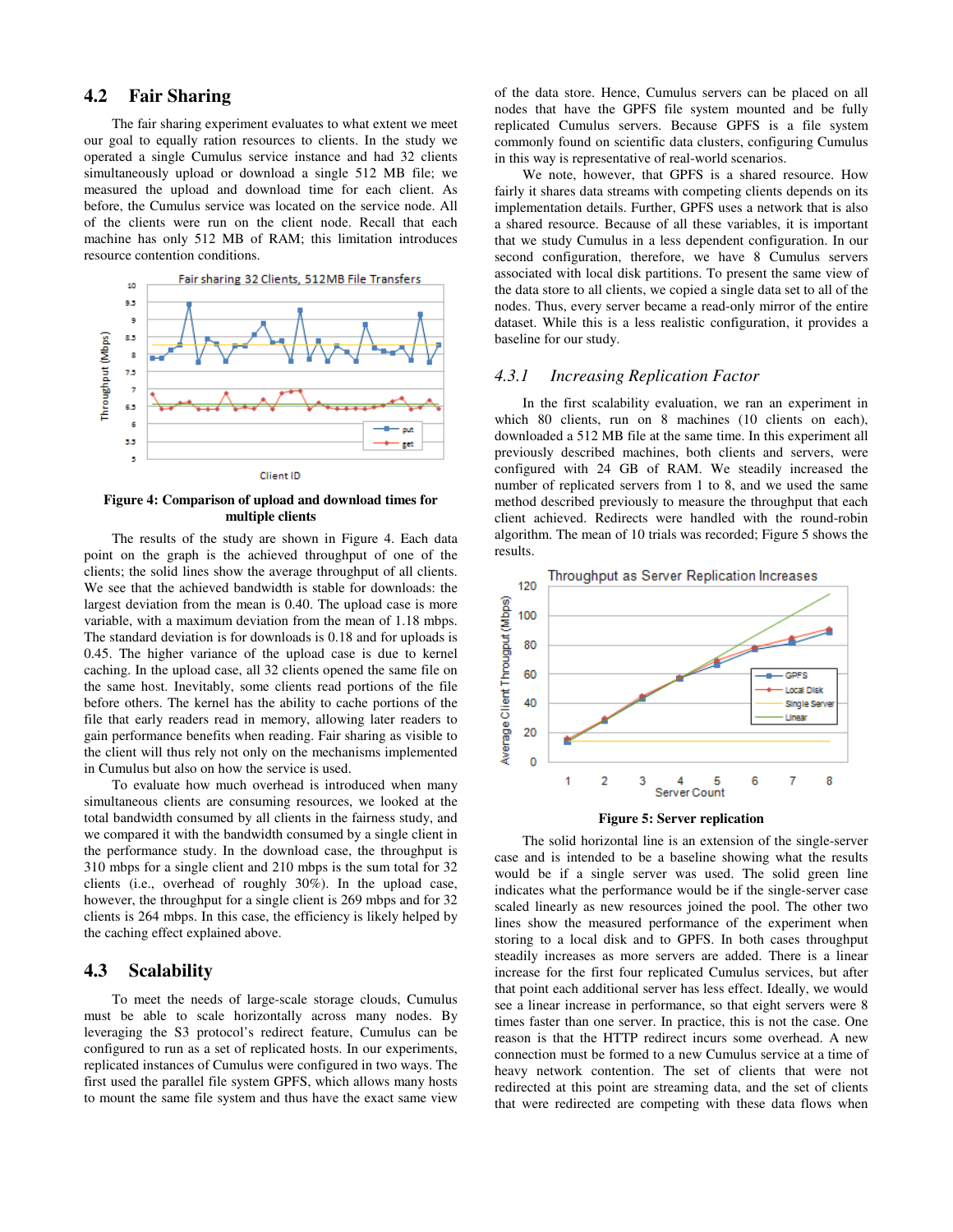trying to form connections. Another reason is that as each server is added, the overall bandwidth that the network must be able to switch is increased by 1 Gbps. We conjecture that as this overall availability is consumed, stress in lower layers of the network stack is introduced.

Client Throughput 8 Replicated Servers



#### **Figure 6: Individual client measurements for server replication**

Figure 6 shows a scatter graph of the achieved throughput of each client when eight replicated servers are used at once. The median of all performance is indicated on the graph with the solid line at 96 Mbps. We see that 80% of the clients are +/- 27 mbps of the median; a few clients achieve much higher throughput, but none suffer very poor transfer rates. All the individual experiments show a consistent pattern: the high-achieving cases occur when a client contacts a server and is not redirected, so it can start transferring immediately. Not only do these clients avoid the penalty of redirection, but for a brief period (before the other clients are able to connect to their redirected hosts, authenticate, and begin transferring) they enjoy a noncongested network.



**Figure 7: Increasing client load for local disk** 



**Figure 8: Increasing client load for GPFS** 

## *4.3.2 Increasing Client Load*

The graphs in Figures 7 and 8 show the scalability study from another angle. Here we have a static number of eight replicated servers, and we vary the number of clients simultaneously requesting a transfer from 8 to 80. We again use eight client machines, and in each data point we add another client to every machine, increasing the total by 8 for each data point. The achieved throughput is plotted against the number of clients. We show the two redirection algorithms and the two file systems. As more and more clients are added, the available network bandwidth is divided, giving each client a smaller slice. Thus the throughput trails off under the heavier load. However, the replicated service consistently outperforms the single service by a significant factor. As mentioned above, we would ideally see a consistent factor of 8. However, as the bar graphs in Figures 9 and 10 show, in the best case we see a factor of roughly 6.5 and in the worst case a factor of 4. While the redirection overhead does explain some portion of this discrepancy, it cannot account for all the discrepancy.

# *4.3.3 Effects of the File System and Redirection Algorithm*

When studying Figures 7 and 8, we see that with one exception all the data points have fairly similar lines. The exception is the first data point for the round-robin line on the local disk graph (Figure 7), which is greater than 250 mbps higher. The reason is that the case in question provides ideal conditions. There are eight servers and eight clients. Since we are using a local disk, no network contention is introduced by the storage system. The round-robin algorithm has each client redirected to a new host, thus providing equal distribution, with one client associated with one server. The client has the full resources of a single Cumulus service and can move at NIC speeds. Further, all the requests start at once, and all request the same size file, so they all end at roughly the same time.

The Random algorithm does not show such favorable results because it cannot guarantee that each server gets a new host. Nor do we see these ideal results when using the GPFS file system because GPFS itself is a shared resource and it uses the same network that Cumulus is using for transfers. Because it is a shared resource, all transfers must use it at the same time and therefore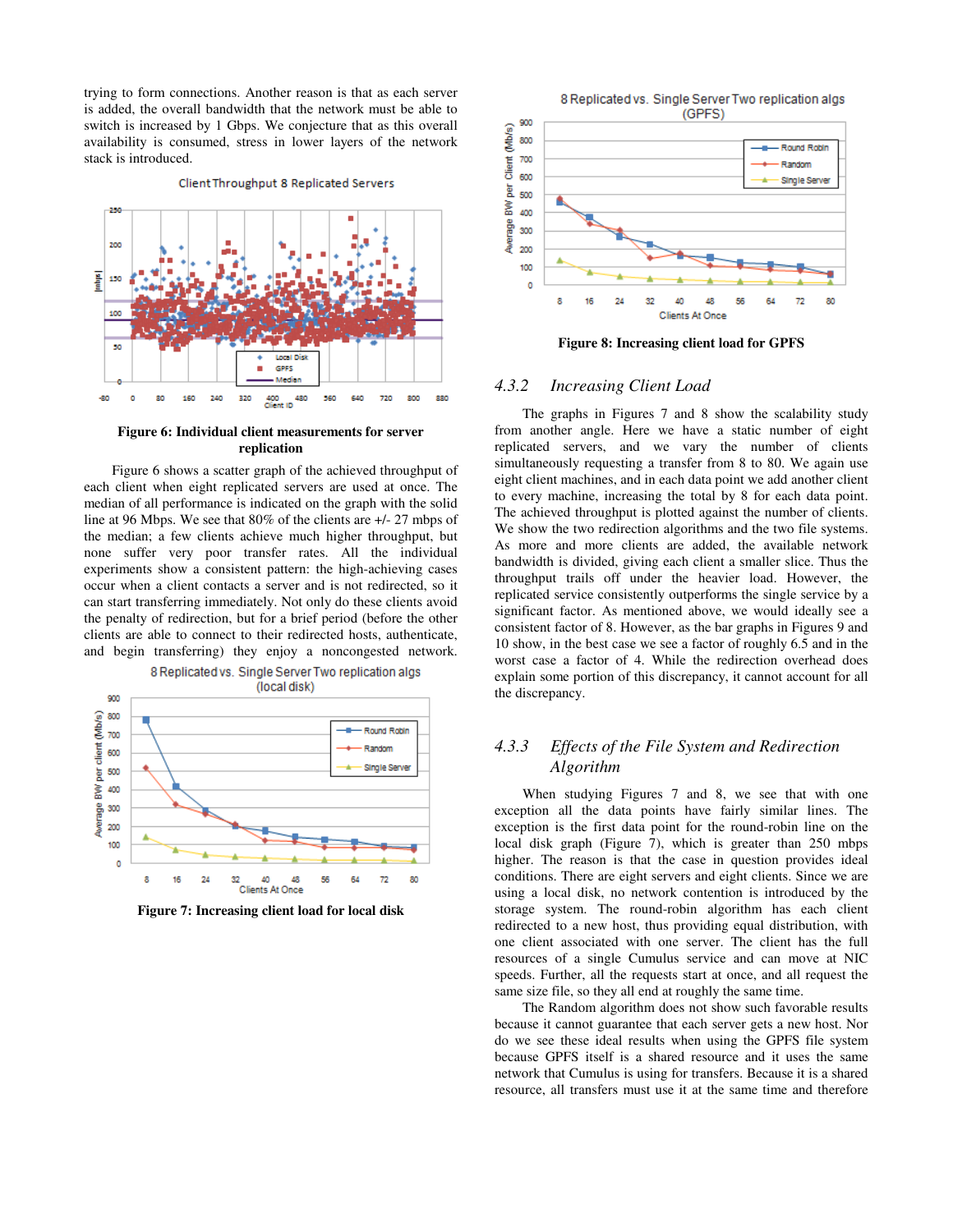

**Figure 9: Round-robin and Random comparison (local disk)** 



**Figure 10: Round-robin and Random comparison (GPFS)**

The Random algorithm with GPFS provides a much more realistic indicator for what could be expected in a live Cumulus storage cloud deployment. When comparing GPFS against local disk, we note that only marginal differences exist between the two for the Random algorithm. Local disk does significantly outperform GPFS with the round-robin algorithm, but this is an unlikely event to occur in a real deployment and should be considered a best-case scenario.

## **5. RELATED WORK**

The Amazon Web Services S3 is a hosted storage cloud service. Unlike Cumulus, S3 is closed source, and the software is not available for private clouds of any size. Thus, one cannot extend S3 and experiment with its capabilities, as we can do with Cumulus.

The Eucalyptus project [26] has an S3 compatible service similar to Cumulus called Walrus. However, the project is open core, which means that many of its features are not available for extension and experimentation. For example, although the enterprise edition does have support for quotas, the open source version does not. Walrus also does not provide support for replicated service like that of Cumulus shown in the scalability study. In contrast, Cumulus is fully open source and specifically designed with a "use what you have" approach in mind.

Open Stack [27] has a storage cloud component called Swift. At the time of this study no implementation of Swift was available. Swift focuses on providing an integrated storage cloud solution for very large-scale generic clouds, and its architecture has complexity suitable to the task. Cumulus targets mid-size

clouds and focuses on the "use what you have" approach leveraging the existing systems developed specifically in the context of scientific data. Additionally, since Swift does not provide an S3-compliant interface, users cannot leverage the debugged and documented tools available for S3 and therefore cannot fall back to an outsourced storage cloud in times of heavy load or redundancy needs that surpass their hardware budget.

OpenNebula [28] provides an image store facility for uploading and downloading VM images. However, it provides operations only for reading and writing VM images and their associated metadata. It does not provide a general-purpose storage cloud as Cumulus does. Further, it does not have an S3 compatible interface.

GridFTP [29] is a high-speed data transfer service. Its focus is more on network transfer speeds on underutilized high-speed networks and less on the storage of data. It allows for parallel TCP streams to be used, significantly increasing performance but potentially at the expense of fair sharing. We hope to leverage lessons learned and techniques used in GridFTP to increase the performance of Cumulus while still maintaining important semantics associated with a storage cloud.

#### **6. CONCLUSIONS AND FUTURE WORK**

We have presented the design of Cumulus, an extensible, open source storage cloud implementation designed to adapt existing storage mechanisms for cloud usage. Cumulus implements the AWS S3 interface to provide compatibility with the de facto industry standard. In order to support scientific projects, however, Cumulus also provides support for additional features such as quotas—a widely used mechanism to ensure controlled resource usage in the scientific community. The customizable back-end allows providers to leverage existing scientific domain storage systems and thereby choose what tradeoffs—in terms of complexity, reliability, and availability—their storage cloud should have, ranging from a trivially easy installation to highly available, reliable service based on HDFS.

We present an evaluation of various aspects of the Cumulus implementation. We found that the transfer rate of both uploads and downloads is on a par with technologies commonly used in science. In our fairness study we found that Cumulus distributes resources to simultaneous clients in a way consistent with our service level agreement. Further, our scalability study shows that Cumulus can take advantage of multiple storage servers to optimize uploads and downloads and can scale to withstand high levels of client loads.

Our experiments highlight the potential for further study. Fundamentally, the concept of a storage cloud is a fusion between data transfer and storage management: two issues that up to now were usually considered (and optimized) separately. We plan to further examining to what extent techniques used in systems such as GridFTP can be usefully applied to storage clouds and how the current storage systems can be adapted to receive them.

#### **ACKNOWLEDGEMENTS**

This material is based on work supported in part by the National Science Foundation under Grant No. 0910812 to Indiana University for "FutureGrid: An Experimental, High-Performance Grid Test-bed." Partners in the FutureGrid project include U. Chicago, U. Florida, San Diego Supercomputer Center - UC San Diego, U. Southern California, U. Texas at Austin, U. Tennessee at Knoxville, U. of Virginia, Purdue I., and T-U. Dresden. This work also was supported in part by the Office of Science, U.S. Department of Energy, under Contract DE-AC02-06CH11357.

cannot perform as fast as they can in the local disk case.